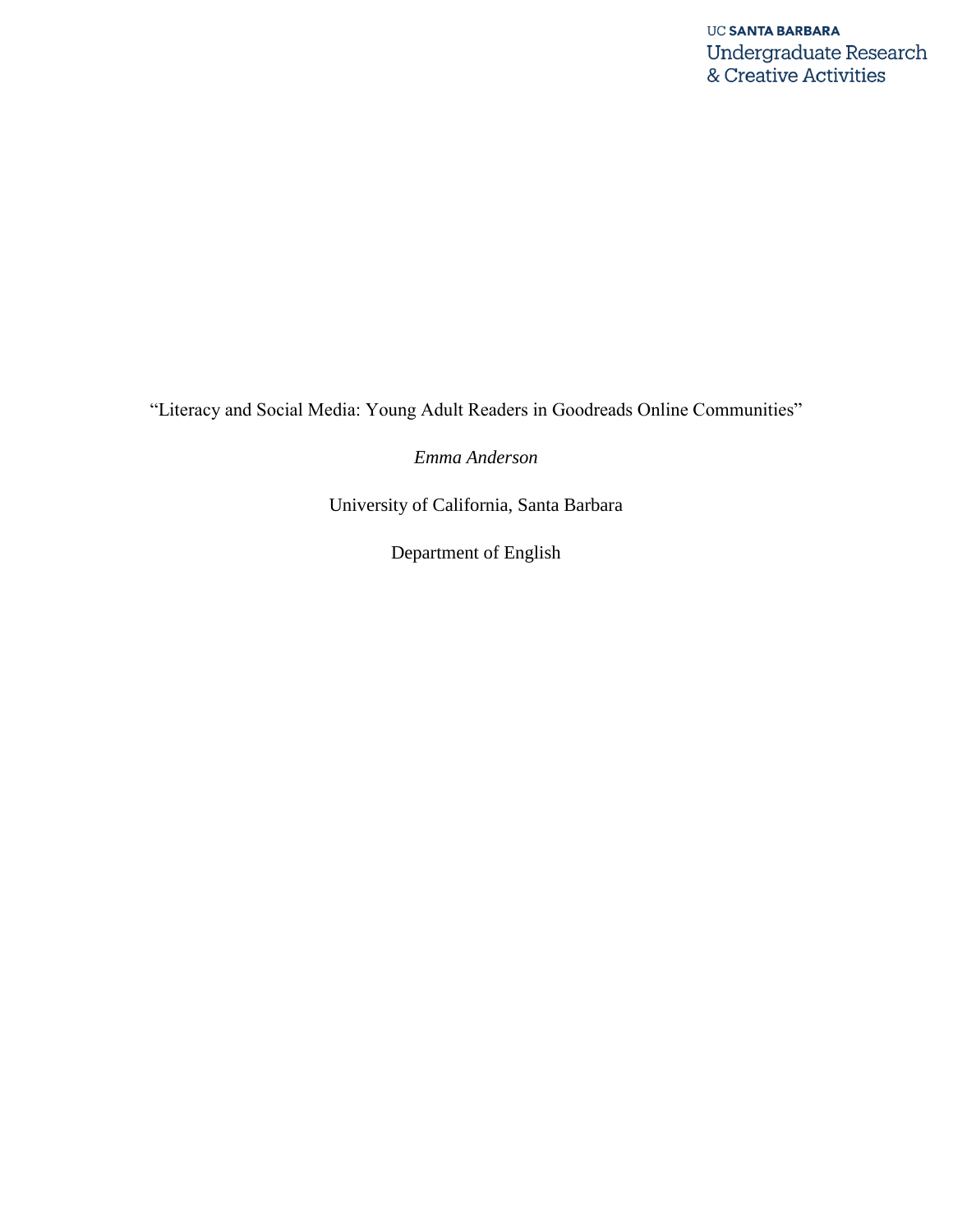#### **Abstract**

Goodreads elevates the user to a level of content producer, which increases student engagement with literature. As all the members within the group are simultaneously promoted in status and begin developing relationships, they create trust and are more willing to take book recommendations from each other, tying in the readers' advisory component of the site. As a result, Goodreads users are being encouraged to read novels recommended by their peers and are given autonomy to choose based off trusted recommendations. The combination of autonomy and connection that Goodreads offers creates not only a more culturally relevant classroom, but one filled with students more likely to see being a reader as part of their identity significant.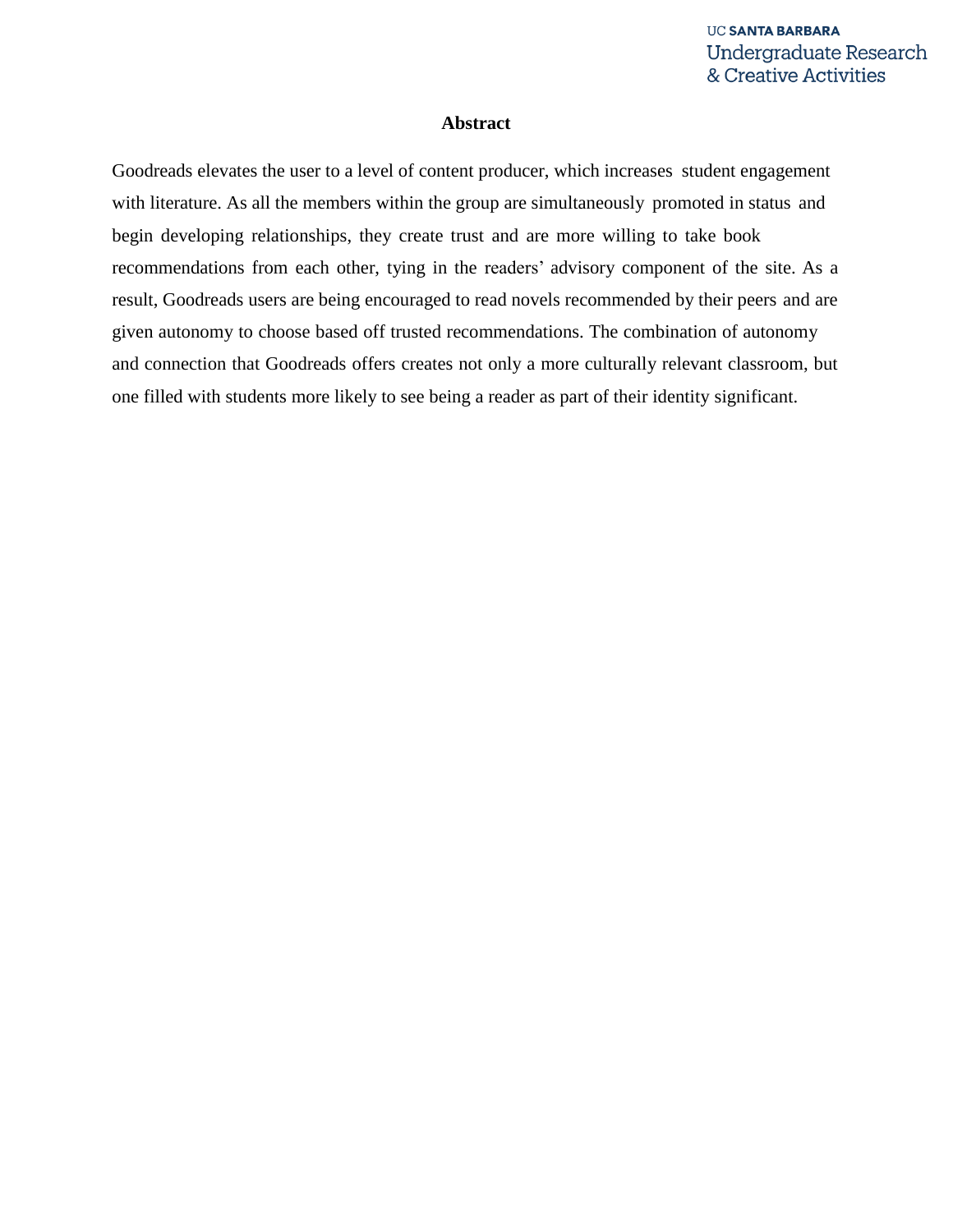#### **Background**

As part of the techEQUITY program, Santa Barbara Unified School District has distributed iPads to all students in grades 4th through 12th over the past two years. As a tutor in AVID classrooms, I have watched students transition to participating in a more intensive digital learning experience. I have noticed students often lack interest in their assigned reading or English classes and are hesitant to participate in class discussions, while consistently turning to social media apps for entertainment and participating in online discourse in moments of free time. As a result, I began to wonder if a platform exists that combines social media and literacy, which led me to Goodreads. Goodreads, a social media platform, allows users to build an online bookshelf, participate in larger discussions via community groups, and message other users to build online connections. My research analyzed social groups on the site to track styles of communication that motivate users to read within a community of other readers. The goal is to accumulate guidance for secondary school educators to better engage their students within the humanities.

#### **Literature Review**

#### **Students as Content Producers**

Historically, students have displayed their knowledge of literature to an audience of one, their teacher, in the form of a book report or an essay. However, with the rise of technology in classrooms, students' work can now contribute to a larger public sphere online, elevating them to the role of content producers. In the article "'Words with Friends': Socially Networked Reading on 'Goodreads,'" Lisa Nakamura examines the user relationship to Goodreads, comparing it to online shopping and other popular social networking sites. Goodreads' familiar layout has similar features to Facebook and Twitter with an inbox, notifications, and ability to post status updates and comments. Hearing the ping of notifications "provides the psychic payoff of shopping without the cost" and building a public bookshelf contributes to an "egocentric network of public reading performance" (Nakamura, 2013, p.40). The content production and performance aspect of Goodreads provokes lively conversation among users about novels, a valuable element of processing literature that is lost in the traditional book report model. With every book a user reads and discusses, their status as a respected book reviewer is promoted. The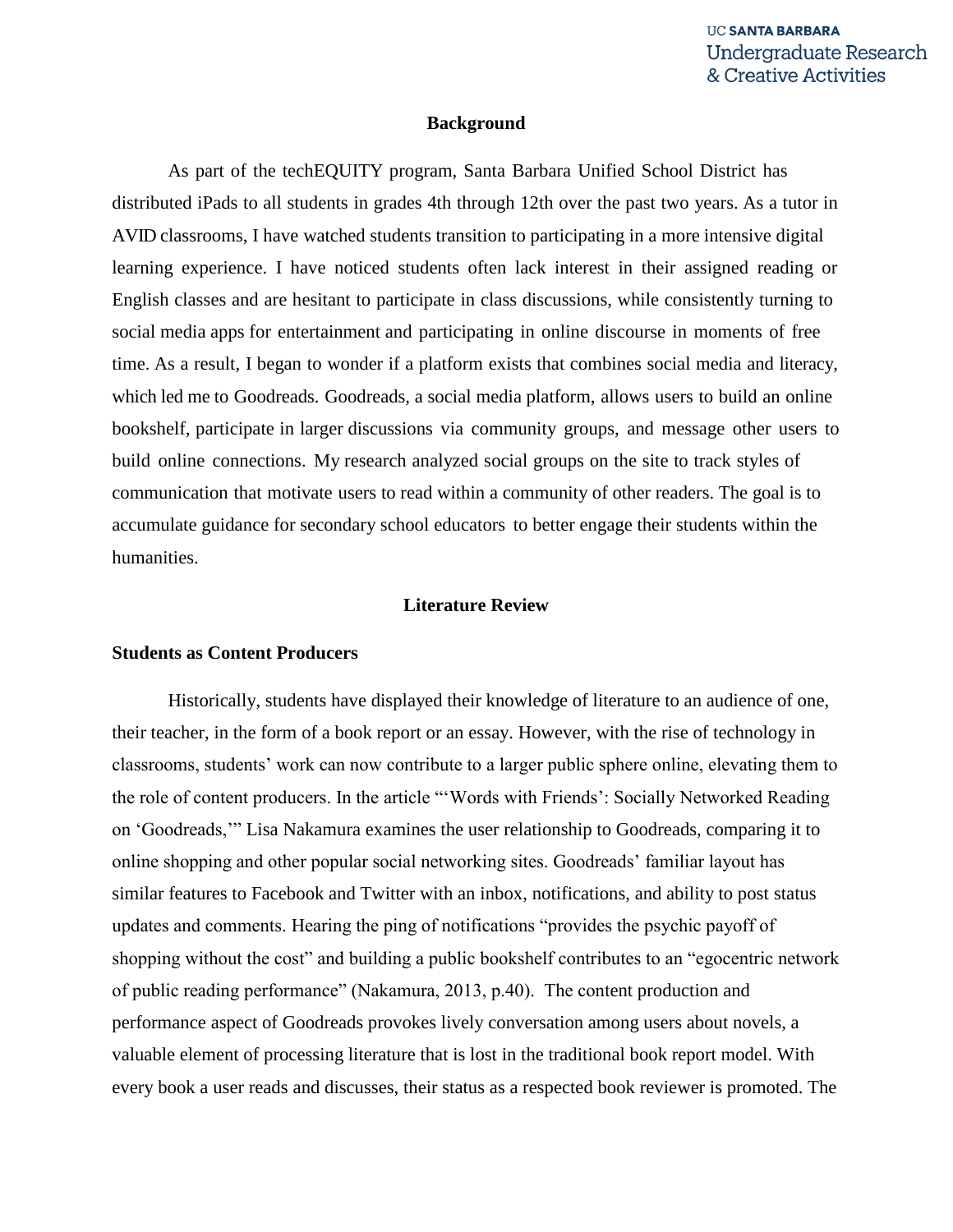motivating factor to gain this status is contributing to a community discussion, rather than attaining a grade.

According to Peter DePietro, the contribution element is a key component in engaging students. In "Social Media and Collaborative Learning" he states:

Social media are all about connecting individuals to communities of people who have elected to become part of that network, because these individuals want to engage as much as possible and as often as possible with that network. The quality of the engagement does not seem to matter as much as the amount of engagement, which for avid users of social media, is a lot. (DePietro, 2013, p. 47)

Social media engages students within the classroom, and this engagement does not come from the quality, but the quantity of content. This is evident within these Goodreads communities as often the discussion does not consist of deep, long comments back and forth on the literature, but rather brief casual conversation. In the article "Introduction Social Media as a Component of Reading Courses," Allison Bremer et al. details the implementation of Goodreads as a social media platform used within a college level writing class as a method to promote casual writing practice (Bremer et al., 2015, p. 56- 63). The professor notes how the class set up their Goodreads accounts and joined the private class group together, mentioning student relief at the realization that only their classmates would see their comments. The instructor explains that at the beginning they posted questions to spark discussion, but over time students became more comfortable within the group and started sharing on their own. Some students enjoyed the private group so much, they joined public communities to meet other readers, and continued connecting on the site after the course concluded. These are markers for successful integration of the site into the curriculum.

However, in order to garner this participation, social media must be integrated with a critical and ethical understanding of technology's role in the classroom. In the late 1990s, Vanessa Domine published the article "'Doing Technology' in the Classroom: Media Literacy as Critical Pedagogy," and although it is an older case study relative to today's rate of technological innovation, its exploration of the ethics behind integrating technology into the classroom remains relevant today. It makes the point that: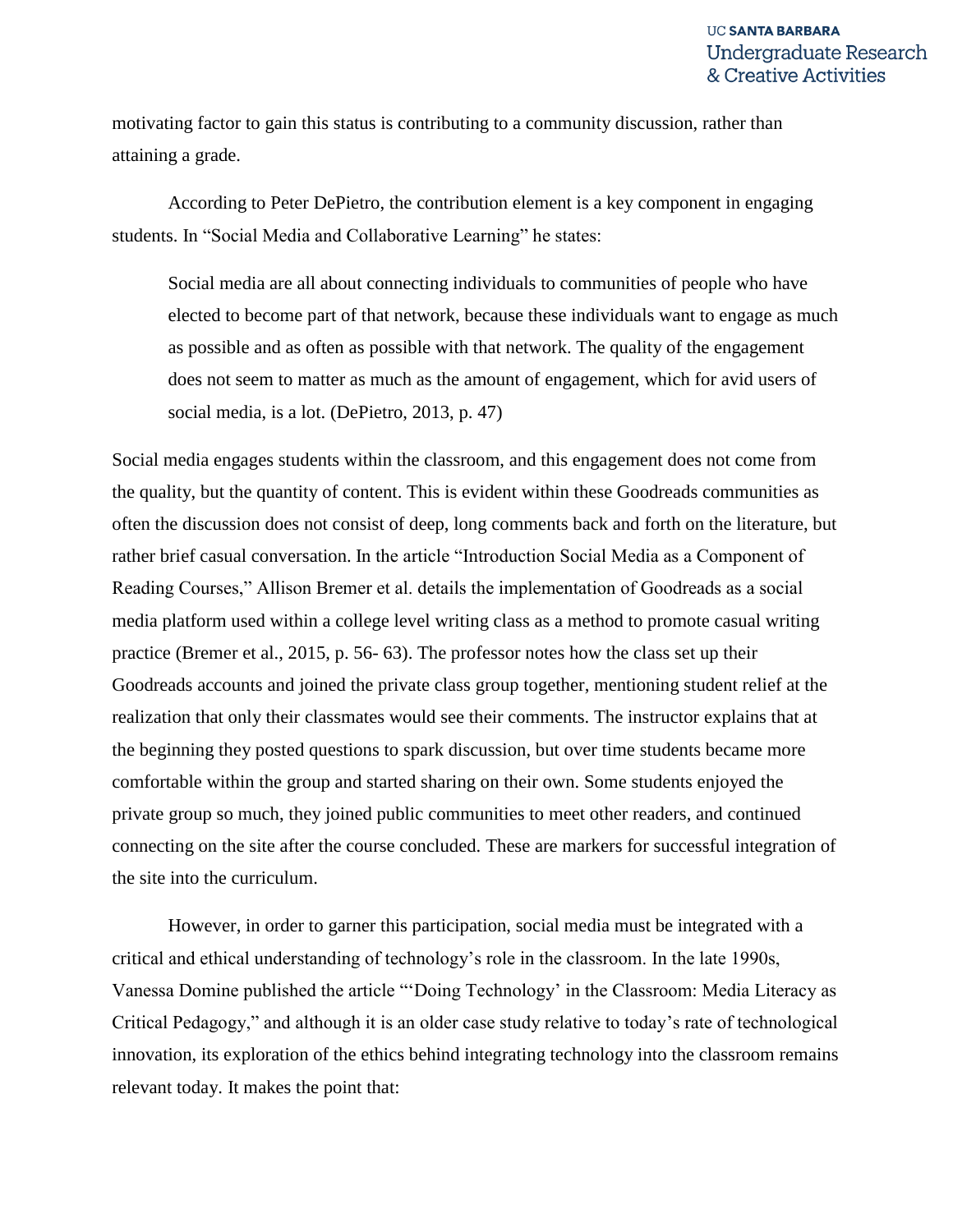an educational climate of knowledge acquisition, technological proficiency, and efficiency overshadows and even undermines the critical, political, and ethical understandings essential for thriving as adults in a social and political democracy as well as global community. (Domine, 2007, p. 132)

In order to protect the "microcosm of democracy" that social media learning communities can be, educators must have a critical and comprehensive commitment to technology that views it as a tool to support learning rather than vice versa (Domine, 2007, p. 132). Domine advocates for the development of media literacy within classrooms under an "interdisciplinary framework" because it strengthens students' ability to apply information with deeper critical awareness (Domine, 2007, p. 134). Just as technology prompts teachers to be aware that "the medium of exchange in which education is conducted-language— can never be neutral," it pushes students to grow in their awareness of "the conditions surrounding their own subjectivity as well as the subjectivity of others" (Bruner, 1986, p. 121-122; Domine, 2007, p. 138). If these aspects of Domine's critical pedagogy around media and literacy are present in the integration of Goodreads into classrooms, students can have more freedom to express their opinions to a larger audience and experience contributing to a public sphere.

#### **Autonomy**

In a typical English class, students are assigned literature to read that is chosen by their teacher and the entire class reads the same set of books. In this model, students are introduced to a narrow reading selection as "academic," and if they do not develop an appreciation for those genres, can develop the mindset that reading is not their forte. For any given student, it could just take one book for them to change that mindset, but if they are only assigned a limited selection, the odds that one book that incites enjoyment landing in the right student's hands seems unlikely. As a result, students attempt and give up on yet another book that does not provoke interest and turn to sites like Sparknotes to give them enough of an understanding of the novel to get by in their class. Imagine if in that moment students had the option to turn to Goodreads to find another book better suited to their tastes. Rather than settling for a superficial understanding of a book they do not enjoy, students could opt to have a deeper knowledge of a book of their choosing.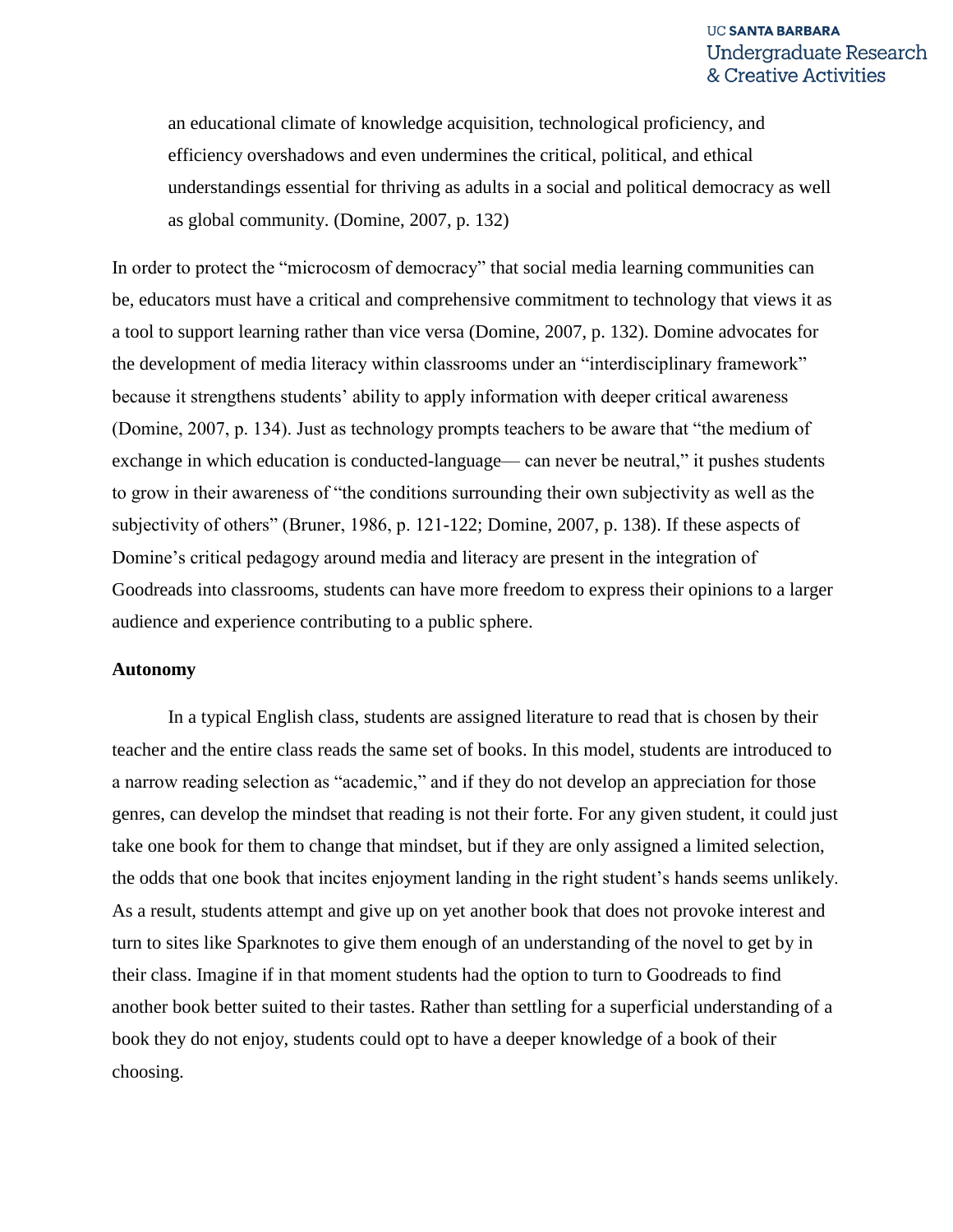Margaret Mackey's article "Learning to Choose: The Hidden Art of the Enthusiastic Reader," supports the significance of autonomy within English classes, giving students an opportunity to choose the books they want to read. Mackey further problematizes the notion that reading extended fiction is the only genre for academic readers. After establishing that genre is not an indicator of 'successful' reading, Mackey claims that selection proficiency is what matters: "often…poor or non-readers are in fact simply poor choosers of reading material, a very different concern" (Mackey, 2014, p. 526). With Goodreads's review and rating features, users can easily develop the skills to choose the best fit for them, taking the pressure off of educators to select literature that will create lifelong readers. Mackey argues for autonomy not for the sake of a 'successful' class, but to

…support the ongoing significance of [reading as a] cultural act, if we want to sustain the novel, the biography, the history, the complex scientific or philosophical discussion, the play, the collection of poetry— if we want to keep readers reading as one significant part of our educational mission- then we need to be very clear that the importance of selection is still paramount. (Mackey, 2014, p. 523)

If the larger aim of English courses is to produce global citizens who can read news articles, complex scientific journals, or thought-provoking novels and contribute to public discourse in an educated and impactful way, then students must first acknowledge themselves as readers and be able to choose literature of their own accord. Following the acknowledgement of Mackey's claim that reading is a "cultural act," educators must then recognize that global citizens should not be assigned reading material but should be encouraged to choose for themselves. It is imperative that this element of autonomy is introduced and developed within educational settings early on.

Following advocacy for autonomous reading selection in classrooms via social media, one must address concerns of implementation. The article, "If Not Us, Who? Social Media Policy and the iSchool Classroom," addresses concerns from both students and educators "that current [social media] use was not well integrated into their coursework" (Nathan et. al., 2014, p. 123). Acknowledging the concerns raised about the constraints of technology in educational contexts, including accessibility and implementing it in support of learning, Lisa Nathan et. al advocates for an "adaptive design" regarding social media policy. By creating policy in the form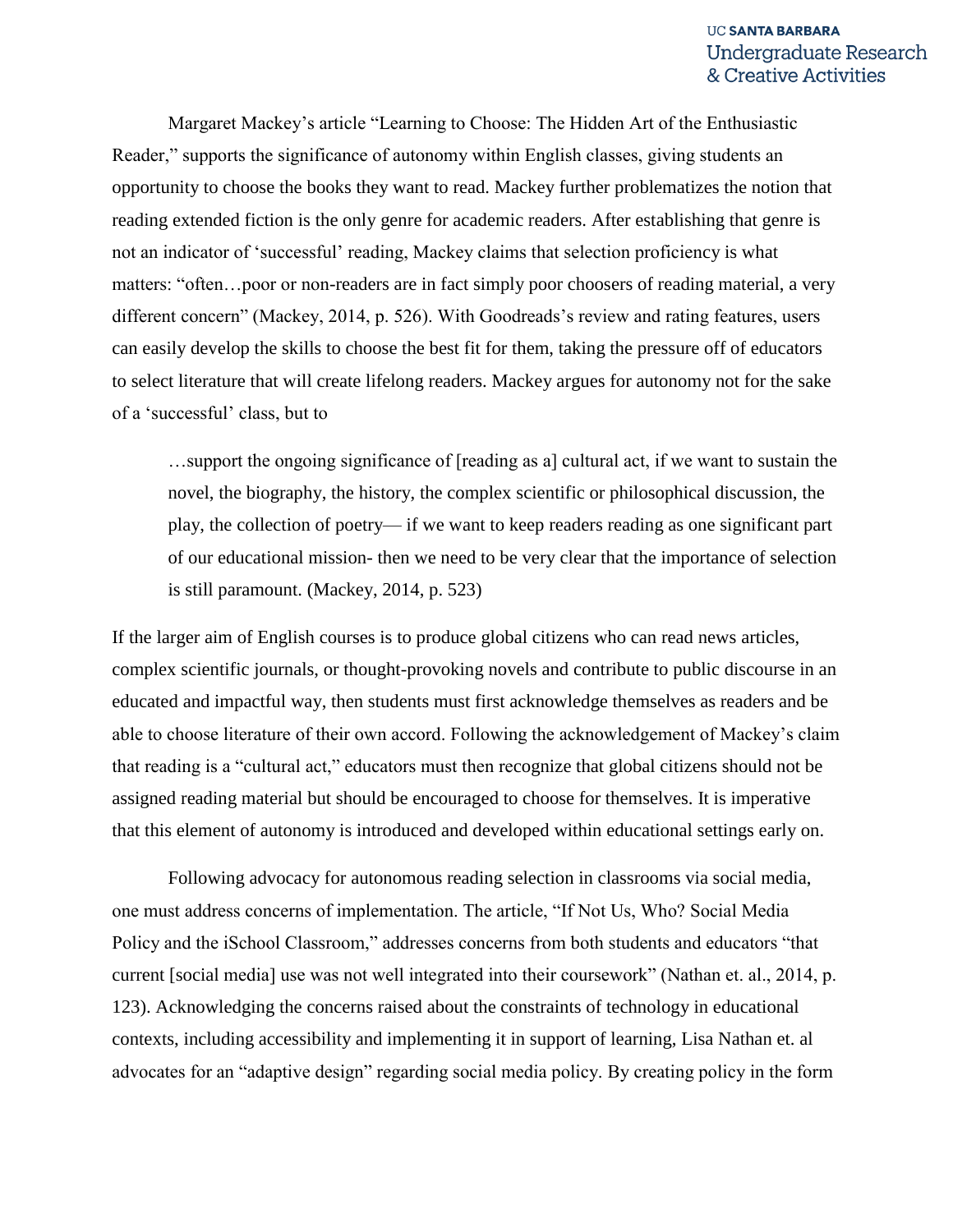of living documents that do "not to stifle innovation and learning," according to Nathan et al., educators can be free to experiment with giving students autonomy on social media platforms.

Despite concerns expressed by participants in Nathan et al.'s study, "the majority of students believed that learning 'about' and 'with' social media tools should be an essential part of the education they receive" (Nathan et al., 2014, p. 123). Although concerns about implementation is valid, the benefits of autonomous social media use in educational contexts are longstanding. In 2005, Ulises Mejias wrote an article about experimenting with then referred to as "social software" use in his graduate course at Teachers College, Columbia University. Mejias found student engagement in "learning to learn by having them assume some of the responsibility for integrating and maintaining the social software systems that allow learning to happen" (Mejias, 2006, p. 1). Mejias reports that by giving students a sense of control over pursuing their individual research interests resulted in diversity, which enhanced the learning experience for all members of the course. Giving students autonomy in choosing their reading material both benefits the individual student and the larger group because it cultivates authentic interest in reading that translates to a more engaged, student-led classroom.

#### **Readers' Advisory Component**

If the secondary school educator were to shift from assigning books to teaching students how to choose their own reading material, the question of what specialists call "readers' advisory" [RA] would be an invaluable component within that decision-making process. For decades, readers' advisory, referred to as RA, was a term reserved for librarians who aimed to be able to recommend the perfect book to any patron. Now, as sites like Goodreads are on the rise, online reviewers and ratings have revolutionized the process of advising.

In "Finding Good Reads on Goodreads: Readers Take RA into Their Own Hands," Yesha Naik and Barry Trott delve into the relational aspect of Goodreads' readers' advisory, specifically from the perspective of a librarian. They emphasize how the "trust relationship" and the "real life" friendships Goodreads users seem to develop allows for more willingness to read recommended books. Oftentimes, those recommendations take the form of "organic, natural, and sometimes messy online discussions and comments" (Naik & Trott, 2012, p. 320). In the study, the researchers noted how Goodreads users intuitively used RA strategies such as incorporating positive and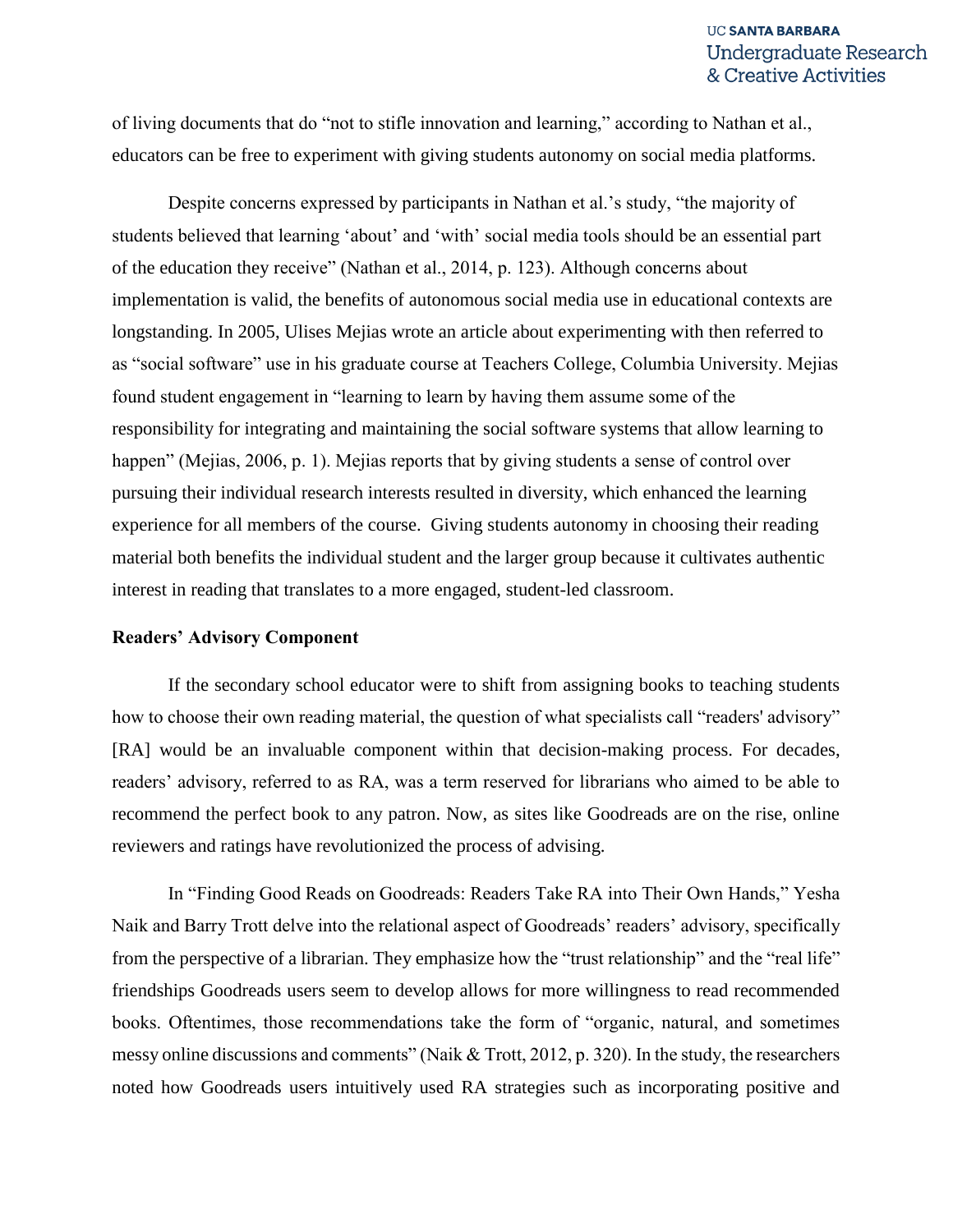negative appeal terms to promote and discourage reading specific books. The appeal terms used and flow of discussion differed between threads, which Naik and Trott attribute to differences in the book genres. The difference in how readers communicate with each other depending on the book being reviewed is a testament to how individualized social media can make the RA experience.

According to John Wesley White and Holly Hungerford-Kresser in "Character Journaling Through Social Networks," the RA component of social media use can engage students in a "culturally relevant" way. The authors argue that not integrating technology would "hinder educators' ability to teach appropriate uses of the technology, erase what could be a useful tool for a classroom-home curriculum from the things that most interest our students" (White, 2014, p. 642). Allowing users to bring their funds of knowledge into a multimedia-collaborative space will enable them to "negotiate and create new meanings" of the text while strengthening their "adolescent identity via social connectedness" (Sweeny, 2010, p. 121). One of the successful aspects of this research project is how "participants/readers were responsible not just to their teacher but to each other" (White, 2014, p. 649). Rather than the teacher being the only recipient of student work (often for the sole purpose of grading), social media sparks cooperative learning in that users often feel obligation to their peers to contribute to the discourse.

In part, using social media in the classroom is culturally relevant because the open invitation to participate in RA transforms the users into "cultural curators," as stated in Anna Kiernan's "Futurebook Critics and Cultural Curators in a Socially Networked Age." Kiernan quotes Mark Fidelman, a social media marketer, asserting that "'there are no 'professional' critics that matter anymore. In our new social world, the crowd must decide'" (Kiernan, 2017, p. 117). Although there can be controversy in handing such power over to 'the crowd,' in this shift of power to the students, significant aspects of popular culture are being reclaimed from the hands of the elite. By allowing entire classrooms to participate in critiquing literature on social media platforms, educators are simultaneously facilitating the reclamation of the public sphere by young people of color, women, members of lower classes, and other marginalized groups.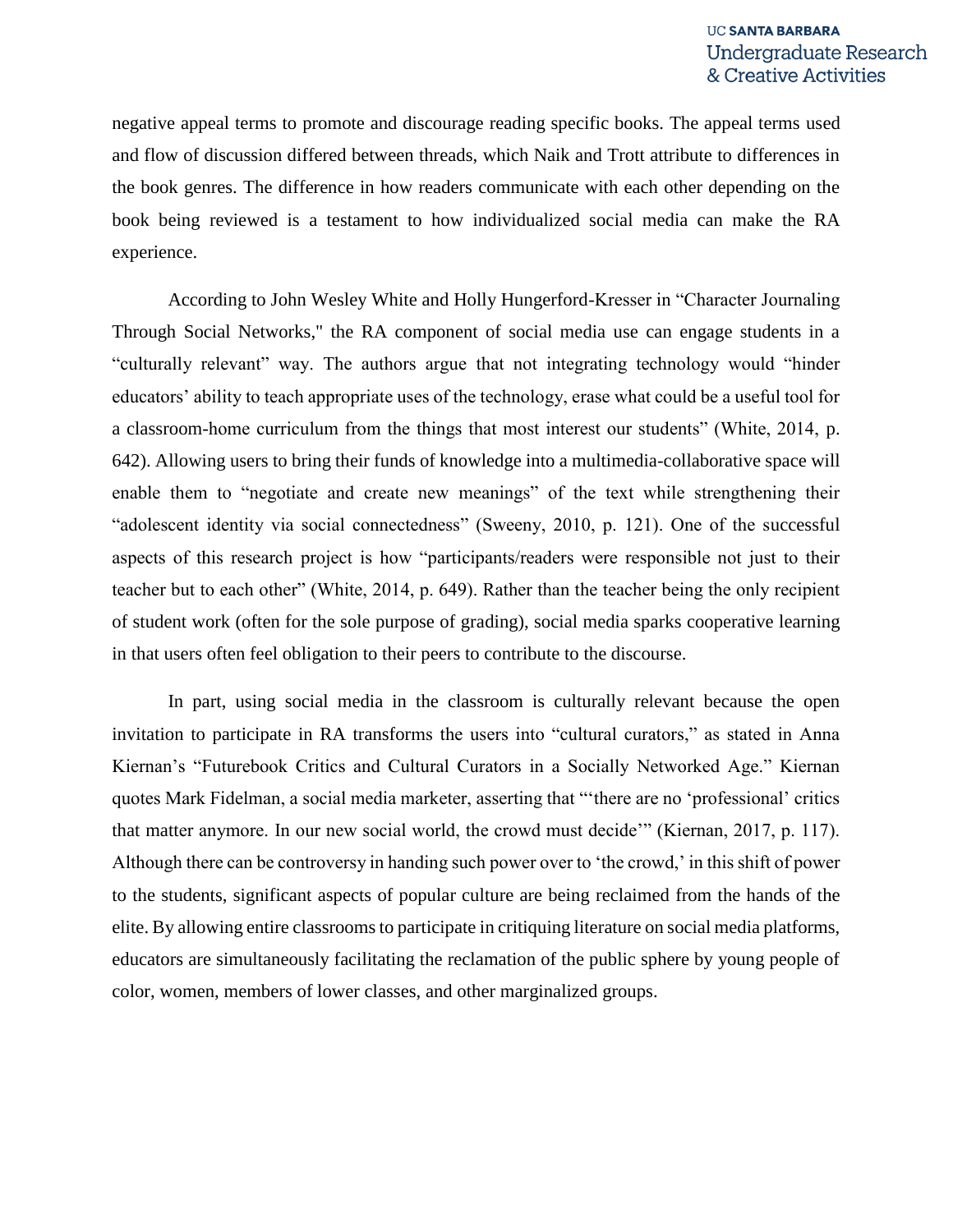### **Methods**

### **Selection of Community Groups**

The communities that I researched were the YA Book Club with 3,144 members, the YA Buddy Readers' Corner with 11,709 members, and the Perustopia Book Club with 19,089 members. YA Book Club's biography states "We will be discussing books, and reading books together, and we'll just get to have fun reading," emphasizing reading as an engaging group activity. YA Buddy Readers' Corner focuses more on creating space that generates "honest feedback" after reading books with a buddy. Perustopia Book Club emphasizes blogging and has links to both the moderators YouTube channels so members can watch videos about various books and topics as a supplement to the discussion boards.

### **Features of the Site**

On the banner across the top of the site, there is a Community Tab (image below) with a dropdown menu containing a variety of options to participate in a group. The first section on the menu is "Groups," which can be public or private, and can be dedicated to any topic, genre, etc.

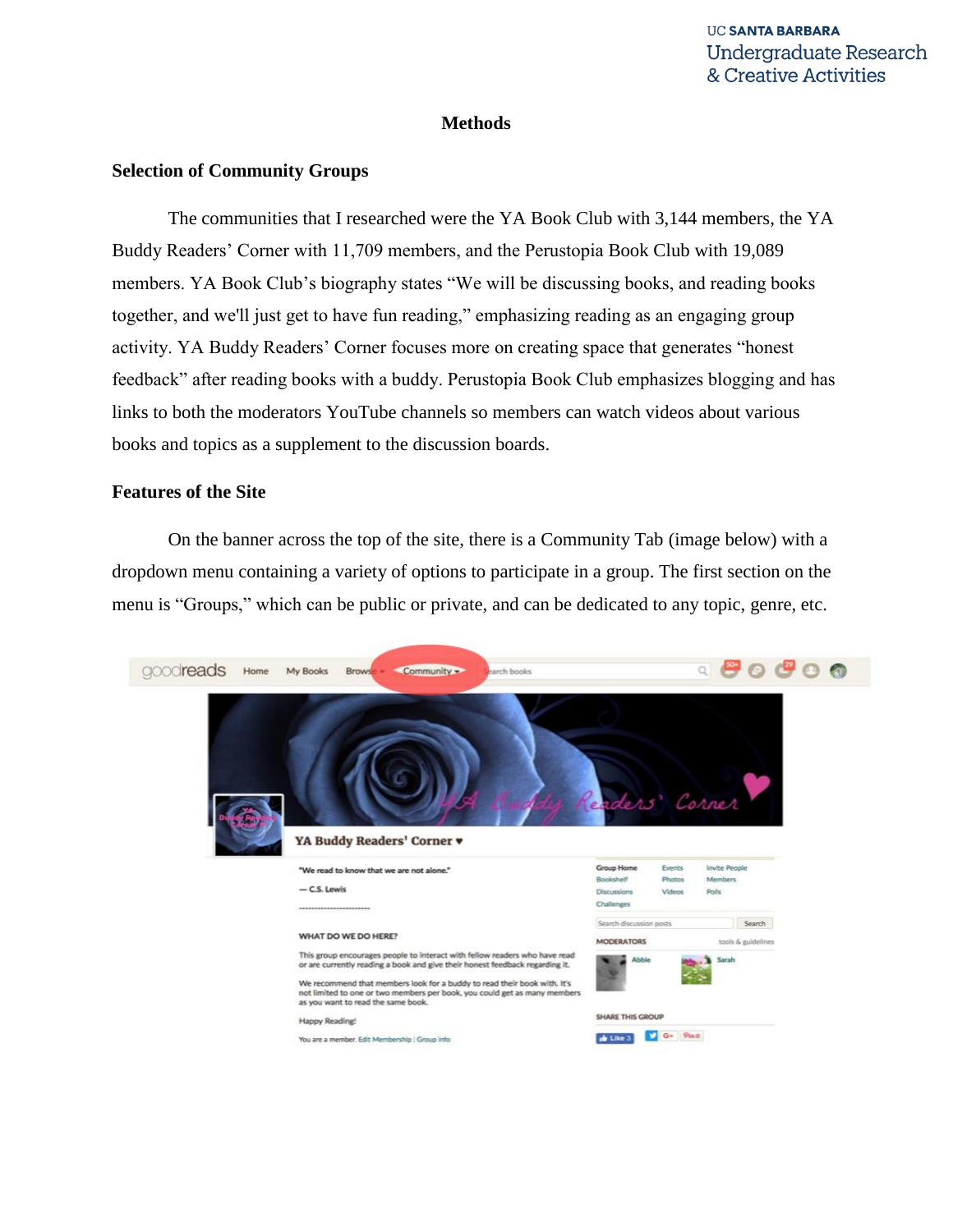On the top right corner of the screen, users receive notifications from friend requests, discussion boards, the general site, and a message inbox.

| <b>goodreads</b> | Home             | My Books                             | Browse +                                                                                                                                                                                                                                                 | Community +                                                                                    | Search books                                                    |                                                        |  |  | 0000 |  |
|------------------|------------------|--------------------------------------|----------------------------------------------------------------------------------------------------------------------------------------------------------------------------------------------------------------------------------------------------------|------------------------------------------------------------------------------------------------|-----------------------------------------------------------------|--------------------------------------------------------|--|--|------|--|
|                  |                  | Perustopia Book Club                 |                                                                                                                                                                                                                                                          |                                                                                                |                                                                 |                                                        |  |  |      |  |
|                  |                  |                                      | Hello everybody!<br>Regan and I are teaming up and decided to make a book club where we can all<br>read awesome books together each month! We will also have discussions and<br>live shows for the books we read. =) Hope you join us and happy reading! | <b>Group Home</b><br>Bookshelf<br>Discussions<br>Challenges                                    | Events<br>Photos.<br>Videos                                     | <b>Invite People</b><br><b>Members</b><br><b>Polls</b> |  |  |      |  |
|                  |                  | Sasha's channel:<br>Regan's channel: | http://www.youtube.com/abookutopia<br>https://www.youtube.com/PeruseProject<br>You are a member. Edit Membership   Group info                                                                                                                            | Search discussion posts<br>Search<br><b>MODERATORS</b><br>tools & guidelines<br>Sasha<br>Regan |                                                                 |                                                        |  |  |      |  |
|                  | DISCUSSION BOARD |                                      |                                                                                                                                                                                                                                                          |                                                                                                | <sup>#</sup> I that this group (?)<br>topics: all I new Junread | SHARE THIS GROUP                                       |  |  |      |  |
| $-$ general      |                  | Showing 5 of 654 topics              |                                                                                                                                                                                                                                                          |                                                                                                |                                                                 | G+ Pinit<br>ph Like 6                                  |  |  |      |  |

On the bottom right of the screen, each group is linked to Facebook, Twitter, Pinterest, and Google Plus. By associating with these other big-name social media platforms, Goodreads is presenting itself as a social media form as well. The site mimics these other platforms by having cover photos, profile pictures, number of views visible, etc.

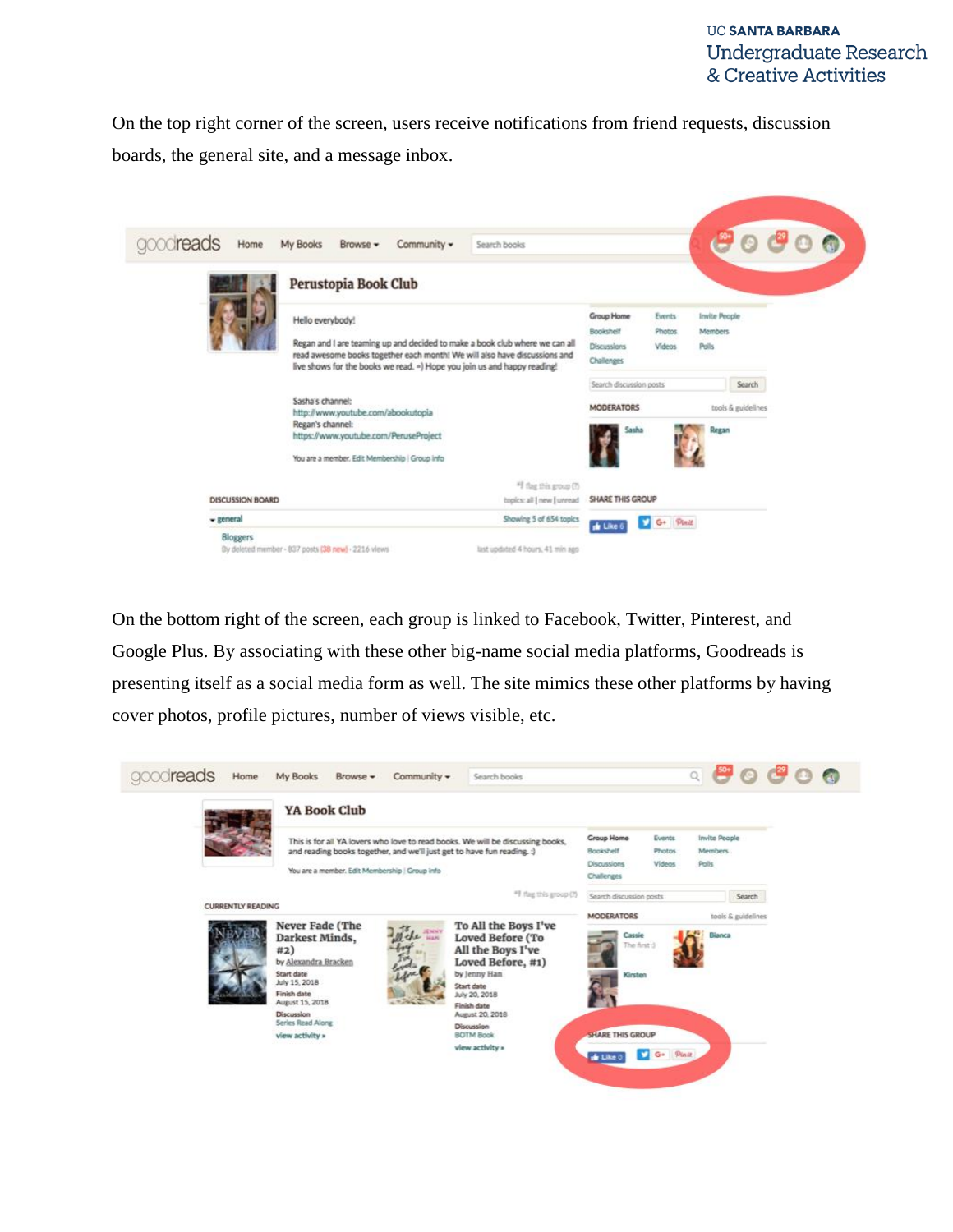To the right of the community group's short description and avatar, the specific features of community groups are listed as detailed below:

| <b>Group Home</b>    | • States mission statement<br>• Highlights current read       |  |  |  |  |
|----------------------|---------------------------------------------------------------|--|--|--|--|
| <b>Bookshelf</b>     | • Sorts rated books into read, currently reading, and to read |  |  |  |  |
| <b>Discussions</b>   | • Discussion boards for conversation                          |  |  |  |  |
| <b>Challenges</b>    | • Users compete against each other in reading challenges      |  |  |  |  |
| <b>Events</b>        | • Events range from author appearances to book swaps          |  |  |  |  |
| <b>Photos</b>        | • Often for profile picture                                   |  |  |  |  |
| <b>Videos</b>        | • Often for movie trailers inspired by a book                 |  |  |  |  |
| <b>Invite People</b> | • Allows users to invite others                               |  |  |  |  |
| <b>Members</b>       | • Shows member name, avatar, and current read                 |  |  |  |  |
| <b>Polls</b>         | • Allows user to poll their peers                             |  |  |  |  |

### **Results**

### **Total Views to Total Posts**

In "Social Media and Collaborative Learning," Peter DePietro discusses the quantity of content being produced as a unique factor to social media. The article points out that social media platforms are meant to create connection, and typically, for users, the emphasis is on the quantity produced over the quality. The result of this focus on quantity is the "organic, natural, and sometimes messy" form of conversation that Naik and Trott discuss in "Finding Good Reads on Goodreads: Readers Take RA into Their Own Hands" (Naik & Trott, 2012, p. 320).

To measure Goodreads's quantity of interactions, I created a spreadsheet recording the topic, starting user, number of posts, number of views, and date of last activity of all the discussion boards within each community group. Comparing the number of posts to the number of views, I noticed that Perustopia Book Club and YA Book Club only averaged 4.12 and 4.75 views per post. Interestingly enough, in YA Buddy Readers' Corner, the views per post was .87 meaning that not all users' posts were being viewed. While other social media platforms, like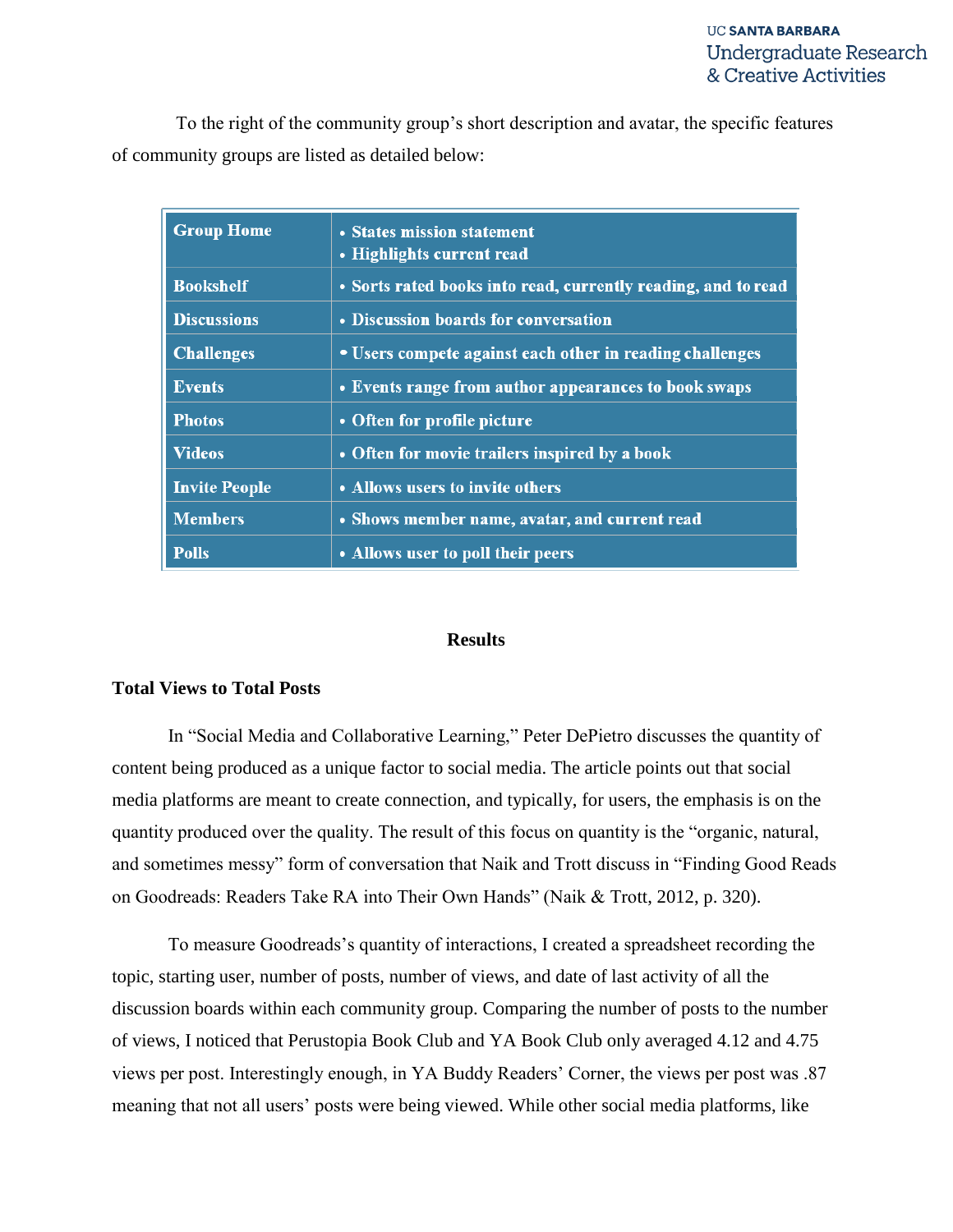Instagram, are far more centered around getting a good engagement ratio, meaning the proportion of comments, views, and likes to number of followers, these Goodreads community users seem more focused on contributing to a larger discussion than receiving validation from engagement via a large number of likes, comments, and views.



#### **Diversity in Genres and Mediums**

The users in Goodreads community groups demonstrate their autonomy within the variety of book genres they explore and mediums through which they analyze literature. The YA Buddy Readers' Corner has a bookshelf of 1,401 books and showed the most diversity in genres represented in a sample of 100 of the most recently read books. Below is a pie chart to illustrate the breakdown of book genres represented within the sample.

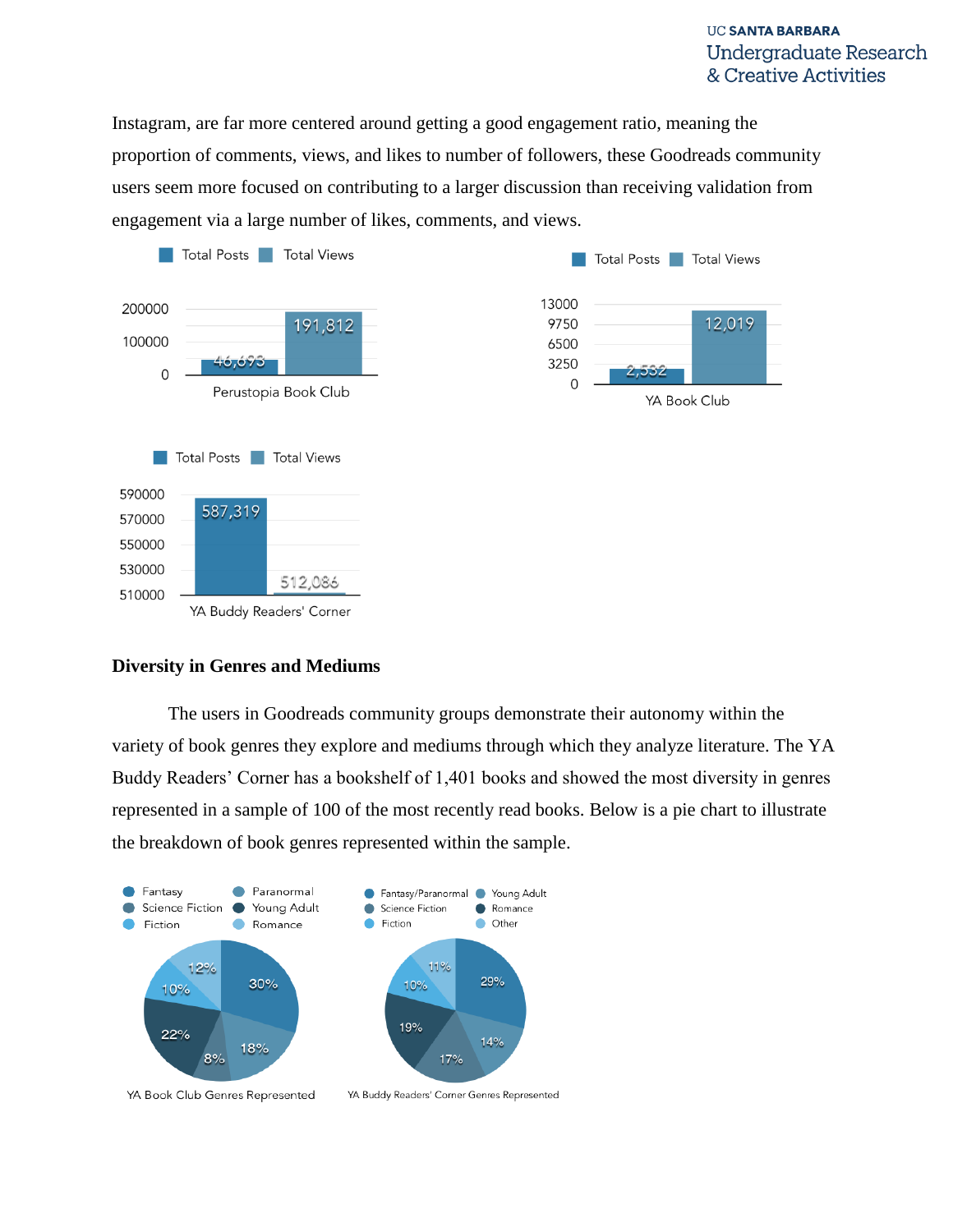As seen in the pie chart above, users in the YA Buddy Readers' Corner are reading a mix of fantasy, science fiction, general young adult, romance, and fiction novels. Their freedom to choose is evident in the diversity of genres explored. As I scrolled down the bookshelf, I saw that it is not uncommon for a user to branch out to one genre, series, or author and then continue to read one or two more along the same thread. The users' experimentation is shown in the "Other" category, which is made up of randomly placed Italian, thriller, or even children's books in a new topic of interest. As stated in Mejias' article, a sense of control over learning results in diversity, which enriches the educational experience for the larger group.

In the YA Book Club community, the sample size of books from the group's bookshelf was 50 due to its smaller collection. The shelf displaced a similar breakdown of genres to the YA Buddy Readers' Corner as illustrated above.

In the Perustopia Book Club, the two starting users made the channel to supplement their YouTube channels. Combined, their YouTube channels have 640,298 subscribers and 69,910,908 page views. While the bookshelf does not seem to be updated by users, the discussion boards and number of views per video signify engagement from the Perustopia group. The two videos with the most views from each channel are "5 Books That Will Blow Your Mind" at over 757,000 views and "My Favorite Fantasy Books" at over 303,000 views. Interesting to note, the second most watched video on one account is "How to Get Instagram Followers," showing that these groups are discussing and interacting across social media platforms. This is supported by different discussion boards across groups dedicated to sharing usernames on other social media platforms to connect. In future studies, it would be interesting to further investigate successful aspects of Goodreads pages that integrate other social media platforms and how that could be utilized in the classroom.

### **Types of Discussion**

The conversations on review centered discussion boards are casual, and relatable to young users. Within dialogue, commonly used abbreviations are "LOL," meaning "Laugh Out Loud," and "OTP," meaning "One True Pairing" or a fictional couple a user loves together. Additionally, there are many exclamation marks and smiley faces indicating excitement about different books or responses from other users on the thread. In one thread about The Fault in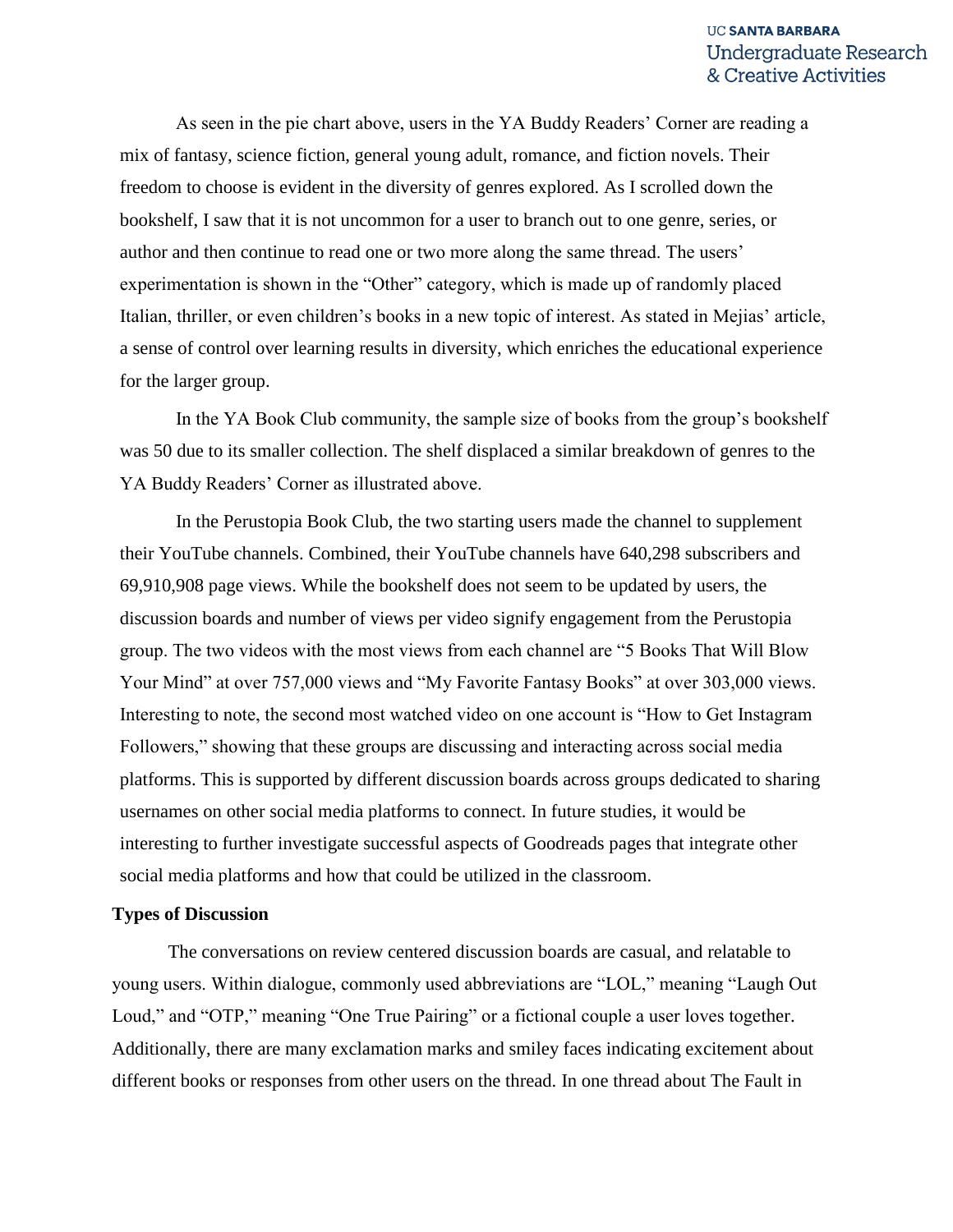Our Stars, a user replied "waaaaaaaaah, I love TFIOS!" The elongated "waah" noise brings a sound to mind, as if you can hear the user's own voice, instead of just reading the words. After another user uploaded four books in one post, another user responded "Four books?!!! Really?? How do you do that???!!! lol!!" The use of excessive punctuation and abbreviations, like LOL, makes the receiver imagine a sound or physical cues indicating interest that makes the interaction feel more real and personal. All of the question marks and exclamation points after "How do you do that" indicate that the user is genuinely curious and really wants to know. As a result, a whole conversation began about staying up late to read and not getting enough sleep. From the springboard of a simple book review, the users have better insight into the everyday aspects of each other's lives, down to their sleep schedule.

As they do so, they become more aware of each other and the various interests represented in the community group within their reviews. For example, in a review, a user might suggest a book to another user based on that user's interests, even if they did not personally like the book. Similarly, users might say "fairies were a bit much for me! I gave it 3 stars. If fairies are your thing, I'd recommend it." These sorts of reviews show a sense of group awareness that develops in these users who are reading with other perspectives or opinions in mind, creating a more open reader. If a reader is not just reading for their own tastes, then they could be more likely to finish a book that they did not immediately take pleasure in.

#### **Limitations**

This research is meant to explore the benefits of using social media in secondary school English classrooms as a means to promote literary engagement, which is dependent on students having access to technology. Ideally, implementation of Goodreads as a classroom resource would take place in schools that offer students individual iPads, but it could also take place in classes with access to a computer lab. Another limitation to consider is the types of users naturally attracted to using Goodreads. In this study, I looked at pre-existing Young Adult community groups. After studying usernames and pronouns used, it seems to be predominantly female users, which is something to note in co-ed classrooms. Lastly, social media is a relatively new phenomena, so it is difficult to predict the long-term effects of bringing it into the classroom.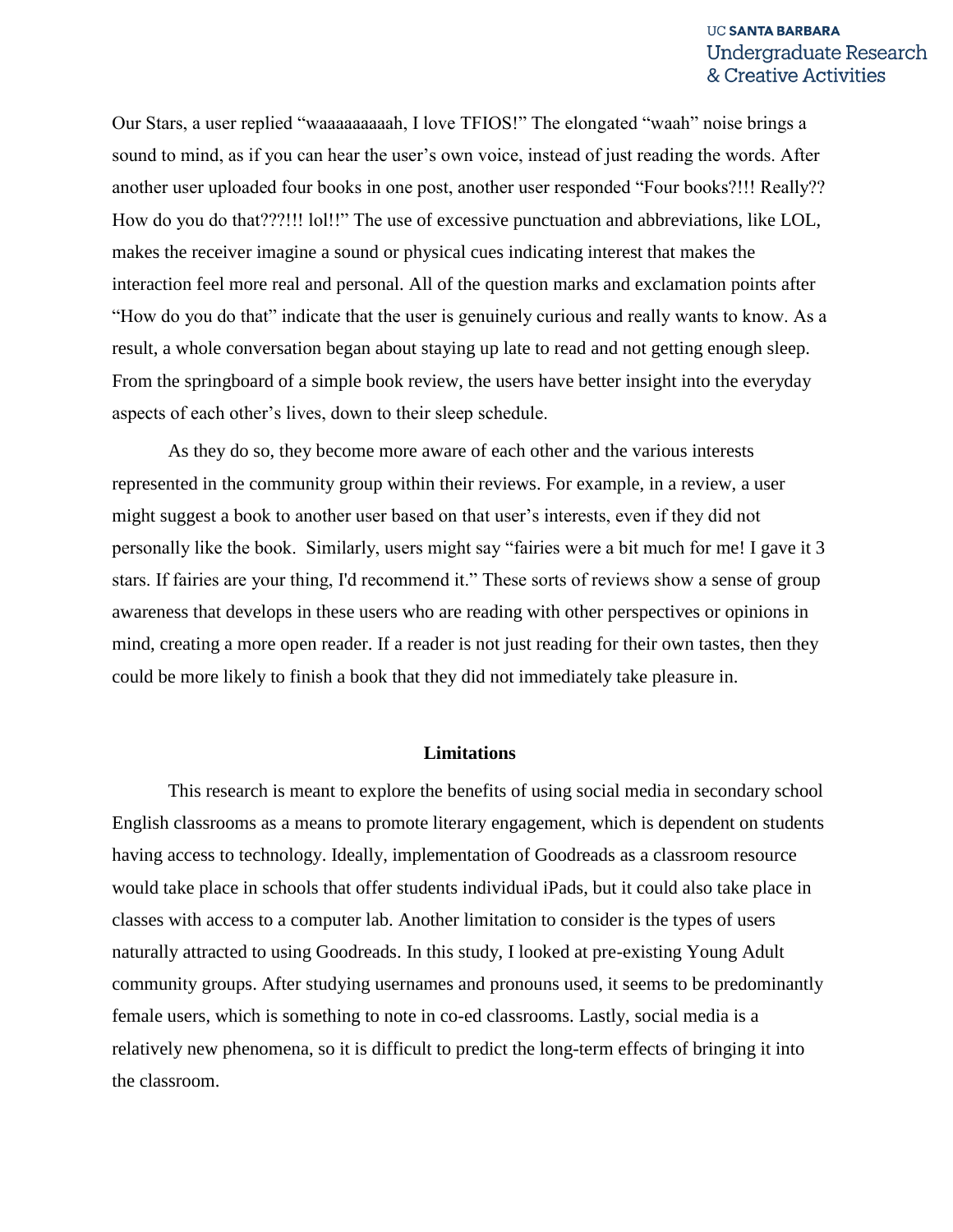# **Acknowledgements**

This research was supported by UCSB's URCA program. I would like to thank my advisor, Professor Elizabeth Heckendorn Cook, who provided insight and expertise that greatly assisted the research.